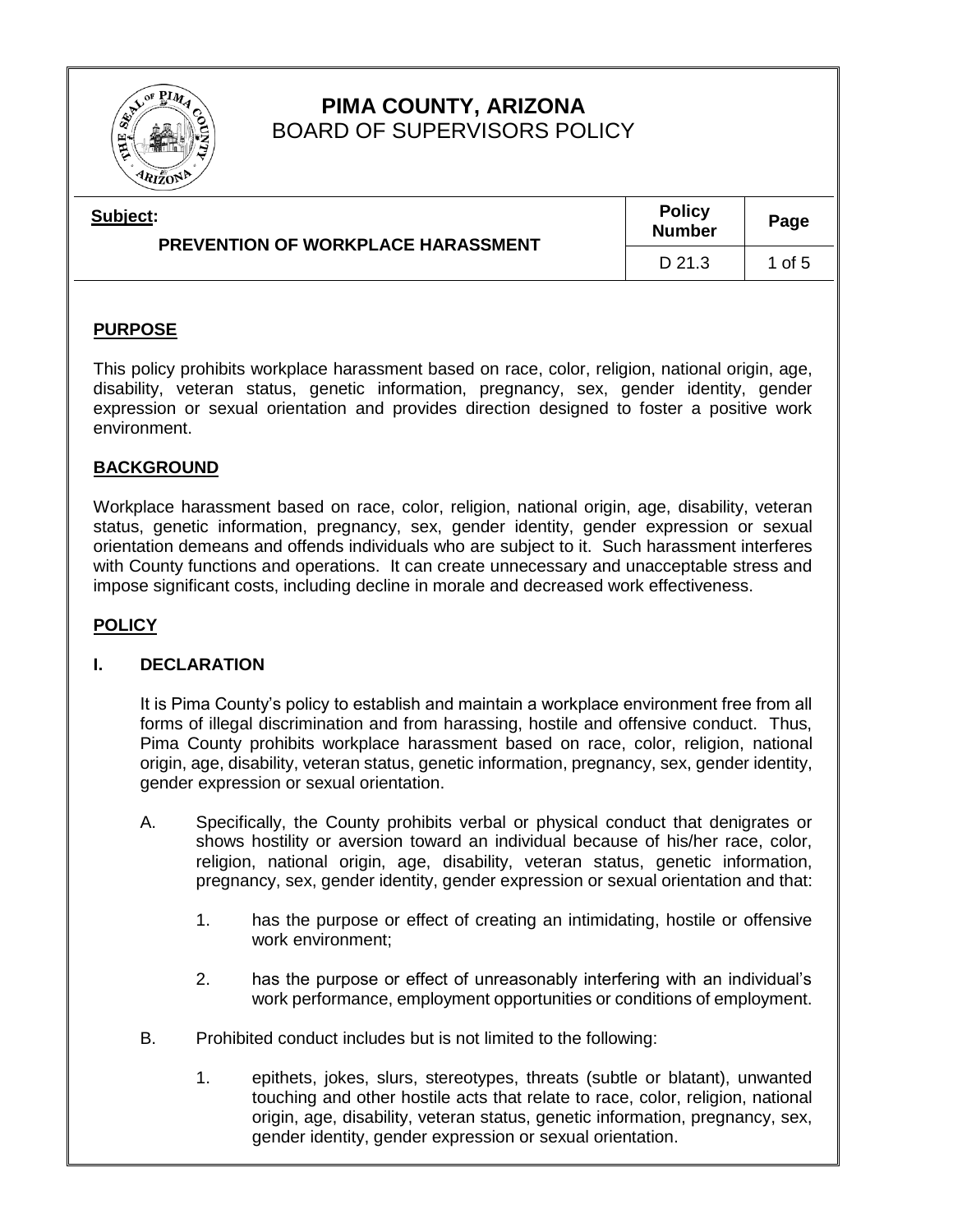| Subject:                           | <b>Policy</b><br><b>Number</b> | Page   |
|------------------------------------|--------------------------------|--------|
| PREVENTION OF WORKPLACE HARASSMENT | D 21.3                         | 2 of 5 |

2. written or graphic material that denigrates or shows hostility or aversion toward an individual or group because of race, color, religion, national origin, age, disability, veteran status, genetic information, pregnancy, sex, gender identity, gender expression or sexual orientation and that is placed on walls, bulletin boards, or elsewhere on the employer's premises, or circulated in the workplace, including use of the County's e-mail system.

## **II. GUIDELINES**

- A. The determination of whether alleged conduct violates this policy is made upon a review of the totality of the circumstances, which includes an assessment of the nature and severity of the conduct and the context in which the conduct occurred.
- B. It is Pima County's intent to comply with existing federal and state discrimination laws. Accordingly, in response to any incident of alleged harassment, the County will consult and rely on the guidance provided by federal and state discrimination statutes, guidelines and policy guidance promulgated by the Equal Employment Opportunity Commission and relevant judicial decisions.

## **III. COVERAGE**

This policy extends to all employees, applicants for employment and others in the workplace environment, including members of the public. Harassment may be directed toward an employee by a manager, co-worker, subordinate, appointing authority, elected official, vendor, contractor or member of the public. Harassing conduct may be challenged even if the complaining party is not the intended target of the conduct.

# **IV. RESPONSIBILITY**

- A. Management is responsible for taking prompt and effective action against acts of prohibited harassment, regardless of the manner in which the County becomes aware of the conduct.
- B. Any employee of Pima County violating this policy is subject to termination or disciplinary action, up to and including dismissal.
- C. It is a violation of this policy for a member of management who knows or reasonably should have known of the inappropriate conduct which constitutes prohibited harassment to fail to take prompt and effective corrective action, provided that if the management member does not have supervisory authority over the employee whose conduct is at issue, the management member shall report the relevant information to the Human Resources Department and to a management member with supervisory authority over the employee.
- D. In addition to taking prompt and effective corrective action, supervisory and management staff are required to: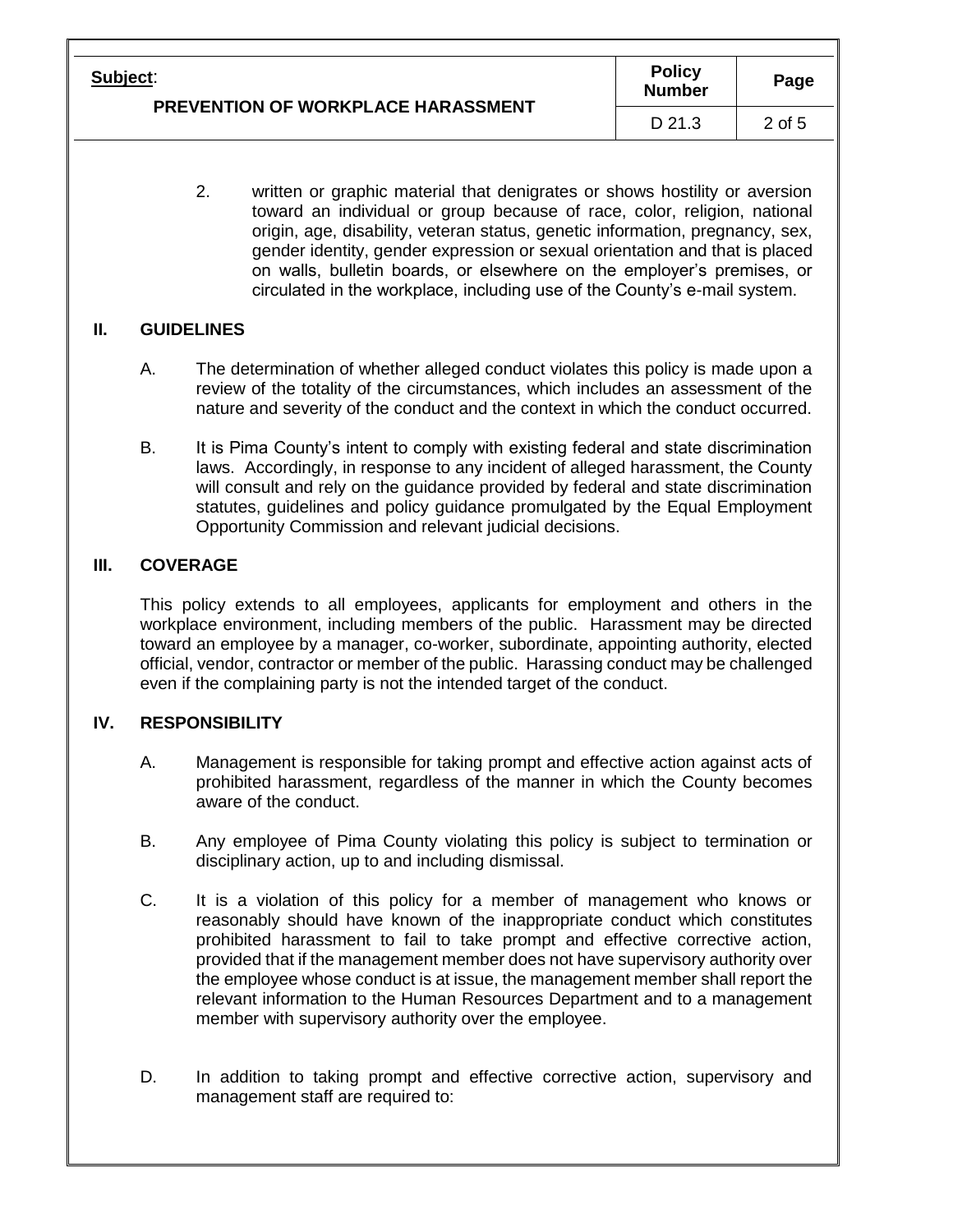| Subject:<br><b>PREVENTION OF WORKPLACE HARASSMENT</b> | <b>Policy</b><br><b>Number</b> | Page   |
|-------------------------------------------------------|--------------------------------|--------|
|                                                       | D 21.3                         | 3 of 5 |

- 1. report all instances of alleged harassment to the Human Resources Department; and
- 2. consult with and advise the Human Resources Department of any disciplinary action to be taken.

#### **V. TRAINING/EDUCATION**

- A. All supervisor and management personnel shall participate in specialized triennial training/education activities on the prevention of workplace harassment – which includes mandatory sexual harassment prevention training.
- B. All new supervisors and managers shall receive training on the prevention of workplace harassment which is contained in the Level 1 Mandatory Management Training curriculum.
- C. Individual managers or supervisors named in a cause finding workplace harassment investigation shall be referred to Human Resources' Training Officer for one-on-one coaching.
- D. Departments with three or more cause findings within a two-year period will receive specialized training on the prevention of workplace harassment for all designated employees.
- E. All employees will read and acknowledge a guide on the subject of prohibited workplace harassment which gives notice of and contains information about this policy and the County's internal grievance processes pursuant to Merit System Rules and this policy.
- F. All newly-hired employees will receive educational information about the County's Workplace Harassment Prevention policy and the County's internal grievance processes during New Employee Orientation.
- G. On-site workshops addressing Workplace Harassment Prevention will be made available for non-supervisory employees upon request of the Appointing Authority to the Director of Human Resources.

### **VI. CONFIDENTIALITY**

To the extent feasible, information provided in the complaint and investigation process at both the informal and formal level will be treated as confidential; however, the County will disclose information if deemed reasonably necessary to investigate and take appropriate corrective action and/or if required by law.

### **VII. PROCEDURE**

A. Pima County is committed to the timely and effective resolution of complaints and the protection of the rights and safety of all parties involved. Any employee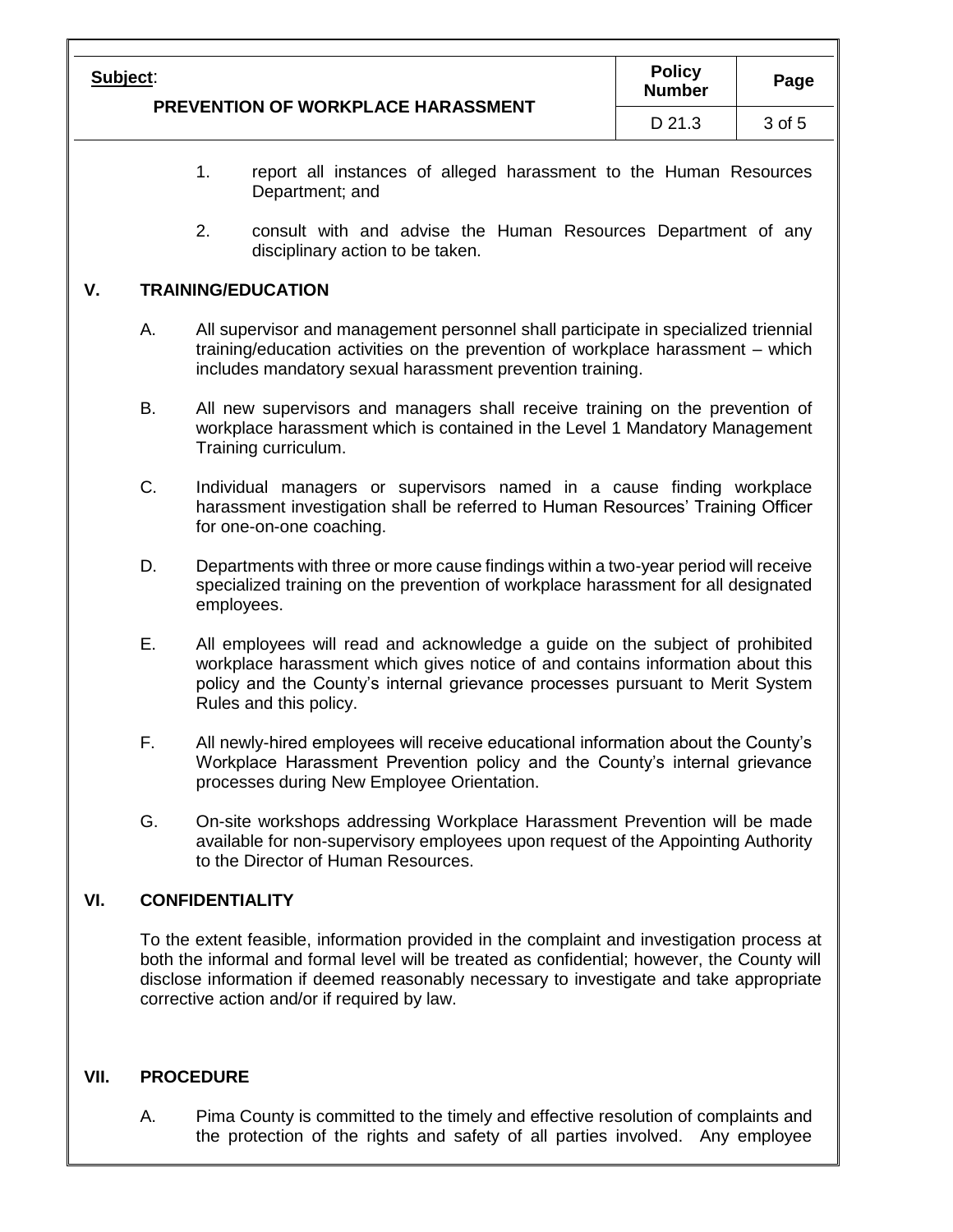|       | <b>Policy</b><br>Subject:<br>Page                                                                                                                                                                                                                                               |                                                                                                                                                                                                                                                                                                            |                                                                                                                                                                                                 |                                                                                                                                                            |        |  |  |
|-------|---------------------------------------------------------------------------------------------------------------------------------------------------------------------------------------------------------------------------------------------------------------------------------|------------------------------------------------------------------------------------------------------------------------------------------------------------------------------------------------------------------------------------------------------------------------------------------------------------|-------------------------------------------------------------------------------------------------------------------------------------------------------------------------------------------------|------------------------------------------------------------------------------------------------------------------------------------------------------------|--------|--|--|
|       | PREVENTION OF WORKPLACE HARASSMENT                                                                                                                                                                                                                                              |                                                                                                                                                                                                                                                                                                            |                                                                                                                                                                                                 | <b>Number</b><br>D 21.3                                                                                                                                    | 4 of 5 |  |  |
|       |                                                                                                                                                                                                                                                                                 |                                                                                                                                                                                                                                                                                                            |                                                                                                                                                                                                 |                                                                                                                                                            |        |  |  |
|       |                                                                                                                                                                                                                                                                                 | violating this policy is subject to termination or disciplinary action, up to and<br>including dismissal.                                                                                                                                                                                                  |                                                                                                                                                                                                 |                                                                                                                                                            |        |  |  |
|       | B.                                                                                                                                                                                                                                                                              | Pima County employees who feel they may be targets of workplace harassment<br>should report any and all incidents immediately to either their supervisor, division<br>manager, appointing authority, elected official, the supervisor of the alleged<br>harasser, or to Human Resources Employment Rights. |                                                                                                                                                                                                 |                                                                                                                                                            |        |  |  |
|       |                                                                                                                                                                                                                                                                                 | 1.                                                                                                                                                                                                                                                                                                         |                                                                                                                                                                                                 | Employees who believe they are the target of harassment are not required<br>to confront the alleged harasser.                                              |        |  |  |
|       |                                                                                                                                                                                                                                                                                 | 2.                                                                                                                                                                                                                                                                                                         | Any supervisory or management employee who becomes aware of any act<br>that constitutes workplace harassment must take prompt and effective<br>corrective action, including but not limited to: |                                                                                                                                                            |        |  |  |
|       |                                                                                                                                                                                                                                                                                 |                                                                                                                                                                                                                                                                                                            | (a)                                                                                                                                                                                             | eliminating any discriminating, hostile or intimidating conduct from<br>the workplace; and                                                                 |        |  |  |
|       |                                                                                                                                                                                                                                                                                 |                                                                                                                                                                                                                                                                                                            | (b)                                                                                                                                                                                             | protecting the rights and safety of the affected employee; and                                                                                             |        |  |  |
|       |                                                                                                                                                                                                                                                                                 |                                                                                                                                                                                                                                                                                                            | (c)                                                                                                                                                                                             | protecting the rights of the alleged harasser by giving notice of the<br>allegations which constitute the complaint; and                                   |        |  |  |
|       |                                                                                                                                                                                                                                                                                 |                                                                                                                                                                                                                                                                                                            | (d)                                                                                                                                                                                             | carrying out or causing a prompt, thorough and impartial<br>investigation; and                                                                             |        |  |  |
|       |                                                                                                                                                                                                                                                                                 |                                                                                                                                                                                                                                                                                                            | (e)                                                                                                                                                                                             | notifying the affected employee and the alleged harasser of the<br>outcome of the investigation and implementing corrective<br>measures, if necessary; and |        |  |  |
|       |                                                                                                                                                                                                                                                                                 |                                                                                                                                                                                                                                                                                                            | (f)                                                                                                                                                                                             | reporting to the appropriate management member and to the<br>Human Resources Department as described in Section IV. (C)<br>and (D) above; and              |        |  |  |
|       |                                                                                                                                                                                                                                                                                 |                                                                                                                                                                                                                                                                                                            | (g)                                                                                                                                                                                             | following up with the affected employee to ensure that the<br>workplace remains free of harassment.                                                        |        |  |  |
|       | C.                                                                                                                                                                                                                                                                              |                                                                                                                                                                                                                                                                                                            |                                                                                                                                                                                                 | Employees may file a grievance alleging discrimination on the grounds of<br>harassment per Pima County Merit System Rules or this policy.                  |        |  |  |
| VIII. |                                                                                                                                                                                                                                                                                 |                                                                                                                                                                                                                                                                                                            |                                                                                                                                                                                                 | <b>MANDATORY COOPERATION</b>                                                                                                                               |        |  |  |
|       | All employees, supervisors, managers, appointing authorities, elected officials, or agents<br>of Pima County shall cooperate with any investigation, grievance process or resolution,<br>whether informal or formal. Any County employee who fails to cooperate and/or attempts |                                                                                                                                                                                                                                                                                                            |                                                                                                                                                                                                 |                                                                                                                                                            |        |  |  |

whether informal or formal. Any County employee who fails to cooperate and/or attempts to undermine or discourage use of or participation in an investigation or grievance process will be subject to termination or disciplinary action, up to and including dismissal. To enable the County to achieve the goals of this policy, the Human Resources Department shall have access to all relevant and necessary information.